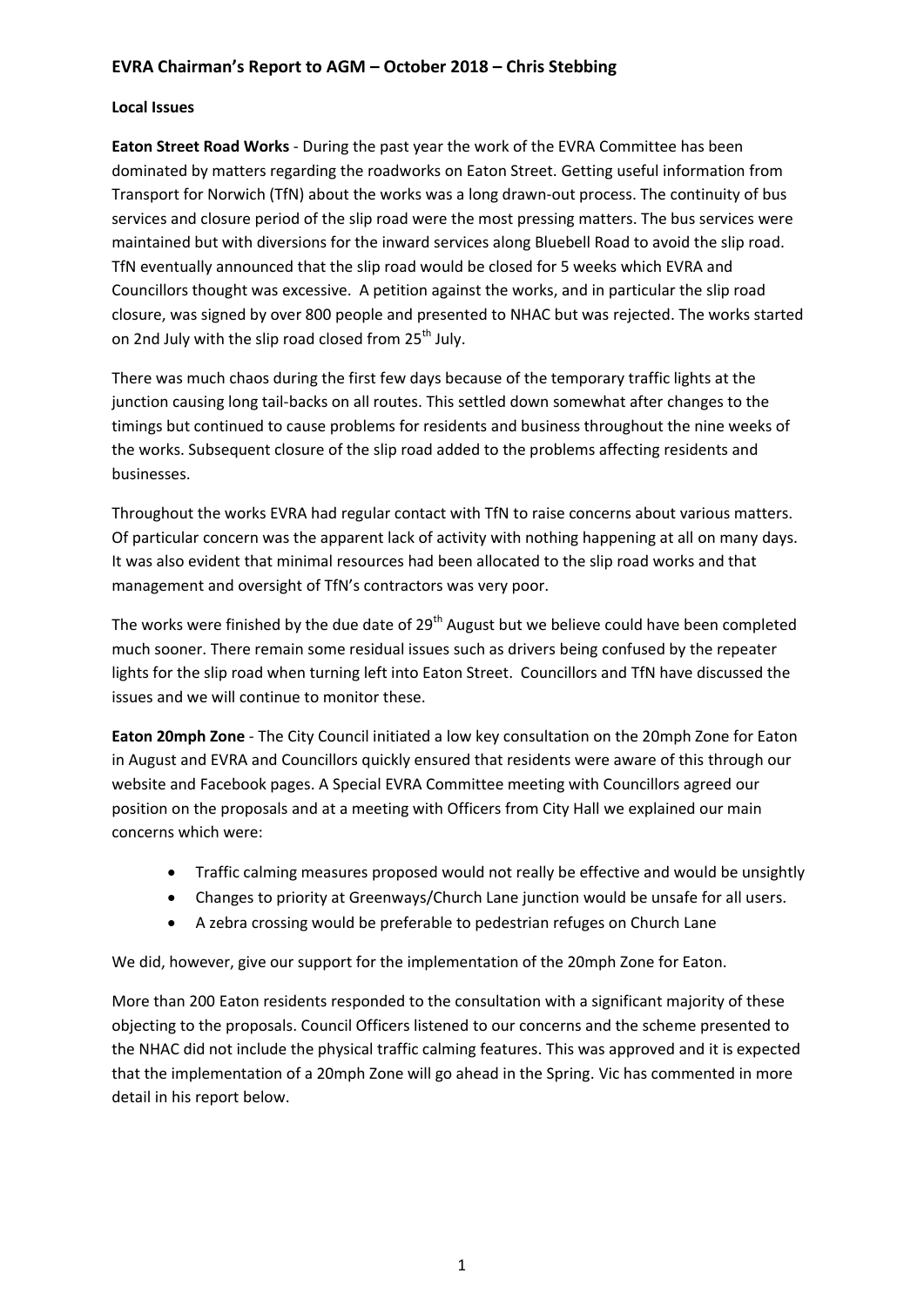## **Projects**

**Eaton Green Playground -** The updating of play equipment at Eaton Green Playground has been a main project for EVRA for the past few years. Our fundraising continues and we are well on our way to achieve our target for our next piece of equipment – a roundabout at a cost of £7000. Our following target will be to extend the climbing tower at a cost of around £5000. The playground is now a more family friendly place and is well used by residents.

Our Fun Day and other events such as the Easter Egg Hunt, garage and cake sales and Halloween Pumpkin trail have raised funds for the playground. We recently received £526 from the Waitrose green token scheme and a Quiz and Puddings evening run by St Andrew's Church raised £338.

EVRA is not eligible for many grants for our playground project because the site is a City Council owned playground. So we have to seek alternative source of funds or raise these through our own events. Our Playground sub- committee led by Sharon Atkinson, Carol Plunkett and Vic Flute have done a great job keeping the momentum going and we thank them for all their efforts.

**Donkey Lane** – Rosemary Benton and her team continue to maintain the verges along Donkey Lane throughout the year. They meet most Wednesdays planting and weeding and sweeping-up to keep the area looking tidy. The hot summer has presented challenges and it remains to be seen how well the young trees have survived. Rosemary welcomes new volunteers to assist on Wednesday afternoons in what is a social as well as an active session.

#### **Events**

**Spring and Summer Garden Competitions** – Rosemary also organises our garden competitions and these have encouraged more people to participate. Before we re-launched the competitions it was mainly the same winners for each competition but now the batton changes regularly with new entrants achieving success. It is good to see such interest in gardening which enhances the character of Eaton Village. RJL IFA sponsored the prizes for our garden Competitions and the Cellar House hosted the presentation evenings and we thank them for their generous support.

**Scarecrow Festival and Competition** - Our ninth Scarecrow Festival in July was again successful with 28 entries around the village. The theme of Famous Teddies linked into St Andrew's Church Teddy Bears Picnic held over the same weekend. We also had 18 garage sales which raised £100 for the Playground Fund. Cake sales and other events contributed a further £140 towards the fund. Waitrose sponsored the Judges prizes and RJL IFA sponsored prizes for the Residents favourite scarecrows. Next year will be the tenth anniversary of our scarecrow Festival and we will be looking to celebrate this milestone with a special theme.

We are very grateful to our local businesses for their continued support for our events which enables us to do so much more.

# **Other Matters**

**GDPR** – In March we had to prepare for the introduction of the General Data Protection Regulations (GDPR) which came into force in May. We reviewed our processes and sought permission from residents to hold name and address details for our records along with subscription renewals. We had limited information about how the GDPR would apply to Residents Associations but received assistance from an Eaton resident who pointed us in the right direction. In accordance with our Constitution we record minimal information about residents but such information requires EVRA to comply with the regulations. For next year we will modify our subscription envelopes so that the permission is incorporated into the renewal process.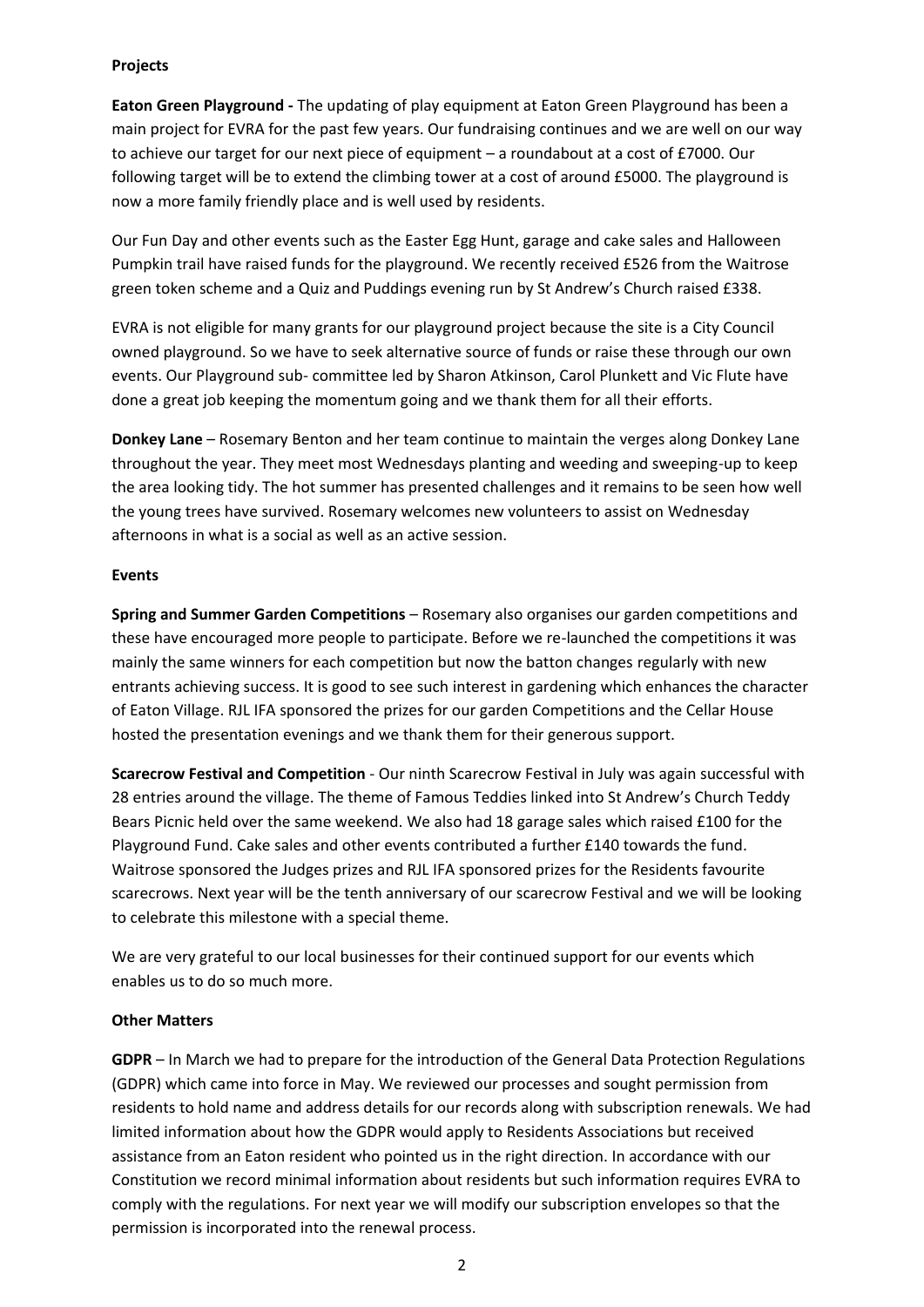**Eaton War Memorial** – EVRA was invited by Historic England to comment on the proposal to List the Eaton War Memorial on Newmarket Road. We engaged the Church and Councillors in this process and submitted comments giving our reasons on why this should be listed. EVRA and a Trustee of the Memorial responded and Historic England confirmed Grade II listing had been granted in January.

**Consultation on Ward Boundaries for Norwich** – EVRA submitted comments on the consultation supporting the retention of three councillors, keeping the name Eaton Ward and maintaining the existing boundaries. EVRA were one of only four organisations to submit comments – most others coming from councillors. The final report does not recommend any change for the Eaton Ward.

**Greater Norwich Local Plan** – EVRA contributed to the consultation opposing any further development in the Yare Valley along Bluebell Road. There were no proposals affecting Eaton Village.

**Barclays Bank Closure** – It is disappointing to hear that Barclays has decided to close the Eaton branch in November. This will affect many residents but we are fortunate that we still have our Post Office where many banking transactions can be carried out.

**Newsletters and Website** – We continue to issue our newsletter twice a year to all households and keep our website and Facebook pages up to date. Our Facebook page is used to alert residents to issues arising and our website is used for long term and more in-depth information. We thank Helen Flute for all her hard work sorting and distributing newsletters and also thank our team of distributors who deliver these to residents.

## **Conclusion**

Finally I would like to thank the Committee for all their fantastic support during the past year. In particular I thank EVRA Vice Chairman, Vic Flute, for his sterling support and challenge to keep me on my toes and help us work through, what have been, some tricky issues. A special thank you also goes to Sarah Cross who has been EVRA Treasurer for the past five years and has decided not to seek re-election. Sarah has updated our finance processes and records and has had a busy time dealing with all the receipts for the playground fund and having to handle masses of coins from our Fun Days and other events.

Ken Land has fastidiously audited EVRA accounts for almost thirty years but has decided to retire this year. We thank him for his work during this time and wish him well for the future.

As you will see from the above and from Vic's report below the Committee has been involved in many things throughout the year and the workload has been spread amongst us. Members and residents have supported our events through organising and participating by coming along and getting involved. We are fortunate to have a group of City and County Councillors who actively support the community and work closely with EVRA to help us achieve our aims. We thank our City Councillors Caroline, Judith, and James and County Councillor Brian for their strong support to the community.

I think it is evident that Eaton Village has a strong community spirit which has grown significantly over recent years – and long may it continue!

Chris Stebbing

EVRA Chairman 2017/18

October 2018